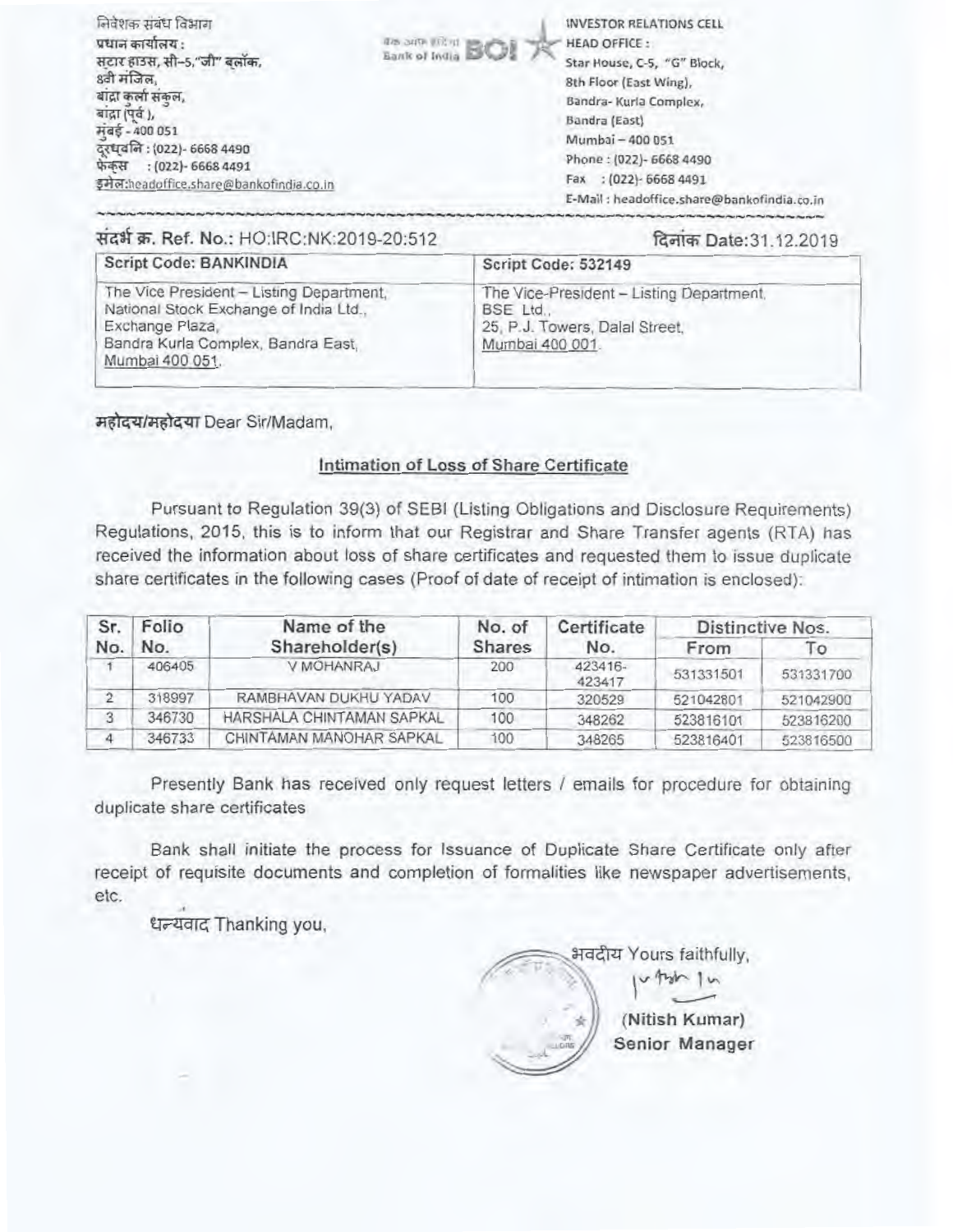[External]Duplicate Share Intimations Received On: 20191230

 $\times$  DELETE  $\leftarrow$  REPLY  $\leftarrow$  REPLY ALL  $\rightarrow$  FORWARD.

...



bssduplicate@bigshareonline.com Mon 30/12/2019 13:41

Mark as unread

To: Rajeev Bhatia; Investor Relations Department;

Cc: vijay@bigshareonline.com; jibu@bigsharconline.com; bhagwan@bigshareenline.com; Bssduplicate@Bigshareonline.Com <br/>bssduplicate@bigshareonline.com>;

tik 1 attachment **4 I.**

505586.pdf

Caution: This email originated from a source outside Bank of India.

Dear Sir/Ma'am,

Please be informed that in terms of the provisions of the SEBI (LODR} Regulations, 2015, the Company is required to submit information regarding loss of share certificates and issue of duplicate certificates, to the stock exchange within two days of its getting information. Further, the said intimation has to be filed only through the mode of NEAPS filing for NSE and on listing.bseindia.com for BSE and not via hard copy submission.

Accordingly, we are sharing herewith the receipt of the following request for loss of share certificate of the Company by shareholders, to enable you to comply with the said regulatory requirement within the timelines prescribed.

| Client Name                                 | Cert. No   Dist. No From   Dist. NO. To   Folio No.   Quantity |                  |     | Name.      |
|---------------------------------------------|----------------------------------------------------------------|------------------|-----|------------|
| BANK OF INDIA - EQUITY   423416   531331501 |                                                                | 531331600 406405 | 100 | V MOHANRAJ |
| BANK OF INDIA - EQUITY   423417             | 531331601                                                      | 531331700 406405 | 100 | V MOHANRAJ |

Should you have any queries in respect of the aforesaid instruction kindly revert back.

Regards,

 $\left\langle \right\rangle$ 

Bigshare Services Pvt. Ltd.

will that two one that you think and that may here may see your your

Alert:External Mail! Exercise caution while opening URL/attachment.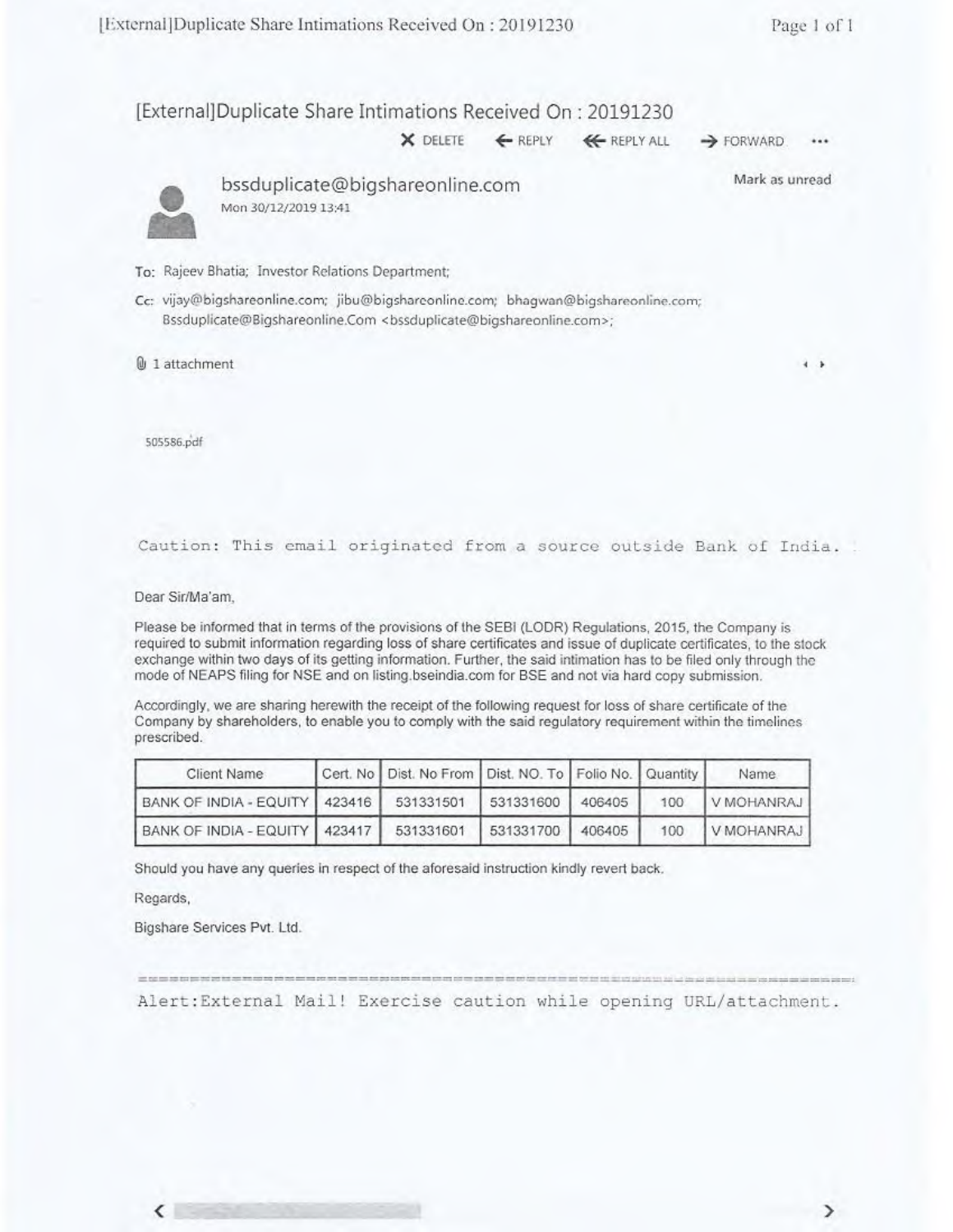# (FORMAT OF REQUEST FOR DUPLICATE SHARE CERTIFICATE OF BANK OF INDIA)

Name of the Shareholder MDH ANRAT V Address: 73 BYEPASS ROAD, PALLIPALAYAM (PO)  $NANAKKAI - 638006$ Email id: SRV MOHAN (2) YA HOD. CO. TN 505536 Mobile No.:  $9443140557$ 

 $DOP$ <br>Date:  $17/12/2019$ 

To. M/s. Bigshare Services Pvt. Ltd. (RTA). 1<sup>st</sup> Floor, Bharat Tin Works Building, Opp. Vasant Oasis, Makwana Road, Marol, Andheri (East), Mumbai - 400 059 Mail id: investor@bigshareonline.com Tel. No.: 022 - 6263 8200/8221/8222/8223

#### UNIT: BANK OF INDIA - ISSUE OF DUPLICATE SHARE CERTIFICATE

Dear Sir/Madam,

 $4$ /we am/are holding  $200$  (number) shares of Bank of India under folio no 406 405 .) The Original Share Certificate is either misplaced OR lost OR I/we am/are unable to find the Original Share Certificate.

Hence I/we request you to send me/us the procedure and application form for obtaining the Duplicate Share Certificate.

I/we am/are attaching herewith the following documents for your necessary action:

- 1. Self-attested copy of the PAN Card of the shareholder(s).
- 2. Self-attested copy of the Electricity Bill / Telephone Bill (not more than 3 months old) / Voter ID of the shareholder(s).

Thanking you.

Yours Faithfully. -

NOHANRAJ

(Signature and Name of the shareholder)

Common:\Format\Letter of Application\Format for Duplicate Share Certificate.docx

| ENCLUSURE - |  |  |  |  |  |
|-------------|--|--|--|--|--|
|             |  |  |  |  |  |

- 1. PATTLOPY SA<br>2 VOTERID S/A
- 

|      | <b>RECEIVED</b> | BIGSHARE SERVICES PVT. LTD.<br>Subject to VariAcation |  |
|------|-----------------|-------------------------------------------------------|--|
|      | 3 0 DEC 2019    |                                                       |  |
| Sign |                 |                                                       |  |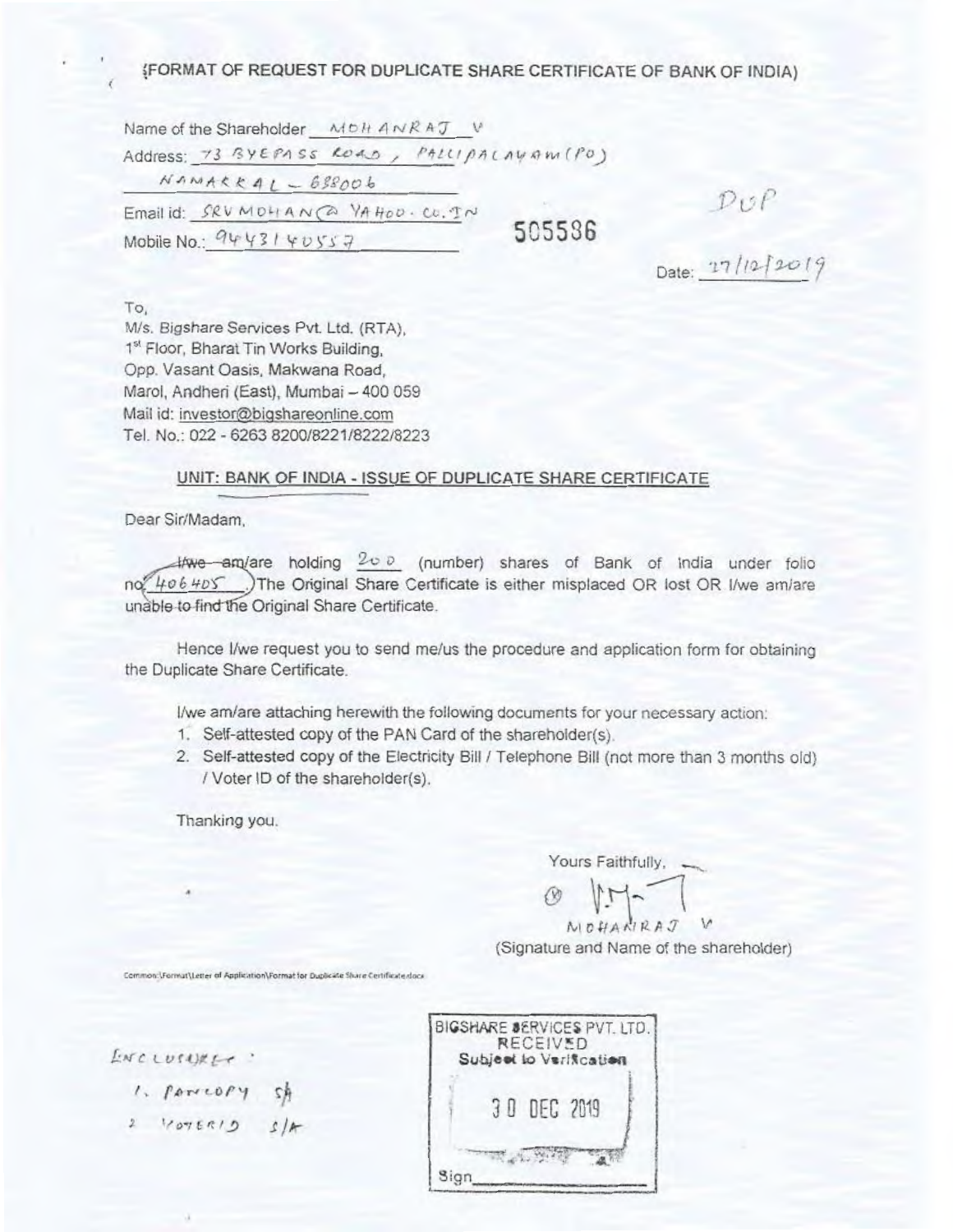[External]Duplicate Share Intimations Received On: 20191230 Nations Received On : 20191230<br>★ DELETE ← REPLY ← REPLY ALL → FORWARD

...

Mark as unread

**4** 



• bssduplicate@bigshareonline.com Mon 30/12/2019 13:45

To: Rajeev Bhatia: Investor Relations Department;

Cc: vijay@bigshareonline.com; jibu@bigshareonline.com; bhagwan@bigshareonline.com; Bssduplicate@Bigshareonline.Com <bssduplicate@bigshareonline.com>:

@J 1 attachment

505581.pcli

Caution: This email originated from a source outside Bank of India.

Dear Sir/Ma'am,

Please be informed that in terms of the provisions of the SEBI (LODR) Regulations, 2015. the Company is required to submit information regarding loss of share certificates and issue of duplicate certificates, to the stock exchange within two days of its getting information. Further, the said intimation has to be filed only through the mode of NEAPS filing for NSE and on listing.bseindia.com for BSE and not via hard copy submission.

Accordingly, we are sharing herewith the receipt of the following request for loss of share certificate of the Company by shareholders. to enable you to comply with the said regulatory requirement within the timelines prescribed.

| Client Name               | Cert.<br>No | Dist. No<br>From | Dist. NO.        | Folio.<br>No. | Quantity | Name                     |
|---------------------------|-------------|------------------|------------------|---------------|----------|--------------------------|
| BANK OF INDIA -<br>EQUITY | 320529      | 521042801        | 521042900 318997 |               | 100      | RAMBHAVAN DUKHU<br>YADAV |

Should you have any queries in respect of the aforesaid instruction kindly revert back.

Regards,

Bigshare Services Pvt. Ltd.

Alert:External Mail! Exercise caution while opening URL/attachment.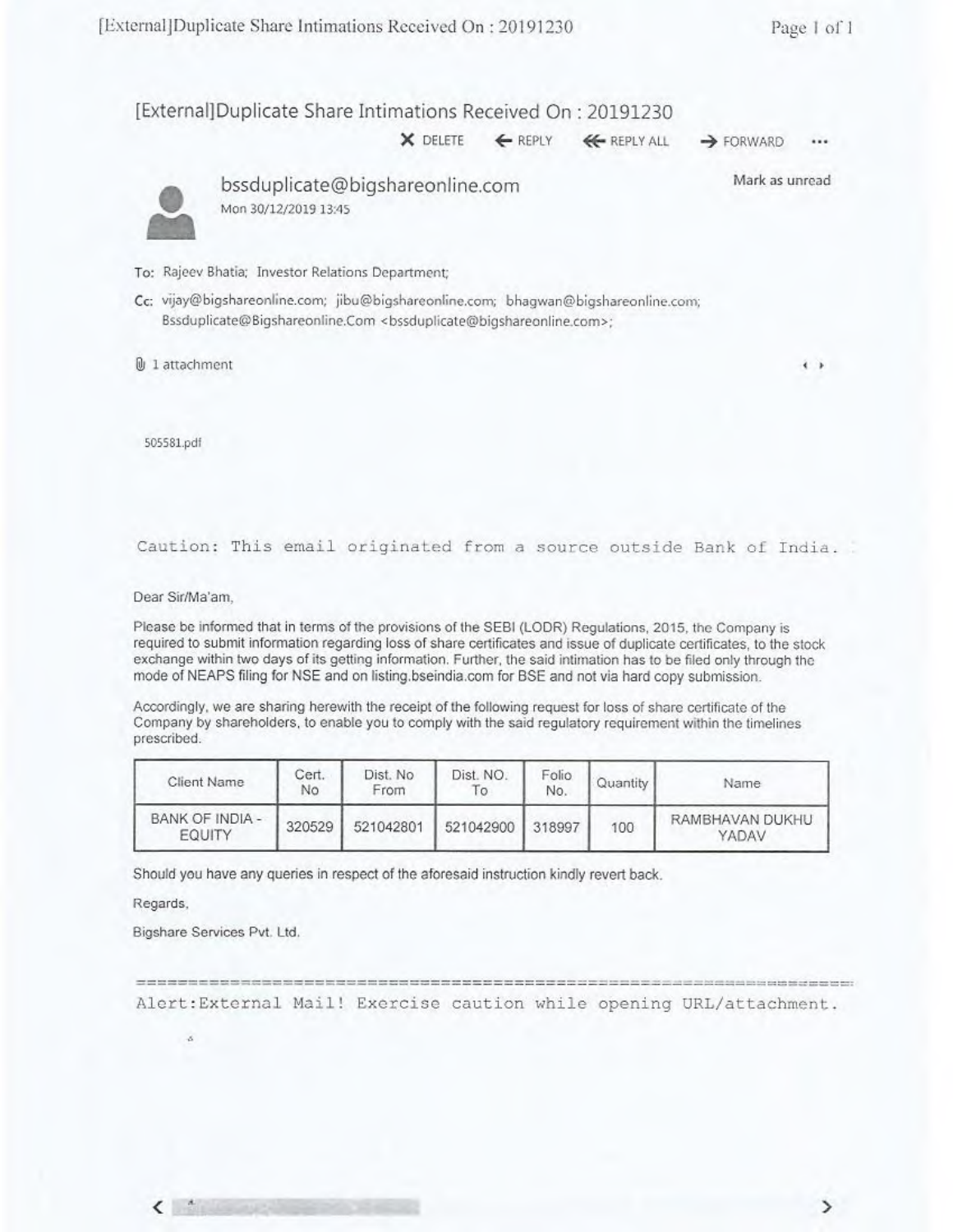Domestre Subsidiaries Mant die<br>1977 84(E) Dute-03/11/2019<br>1987 1998 1999  $70$  $\lim_{h\to 0} h(x)$ 

उनाप से स्वादिनय है कि मेरा जंगराल 801 में मेरा से चिंग खाला जाएसु है। मेरा खाला ज0-220710100003367. हैं। मेरा 100 (सी) बोर पहल साले पहले लिए या। der et als erzheltrate well froi klar atry stererior -  $4\pi$ ECY 2721 100 (272)  $451$  2729 ft 252 2/017 CAT श्रेण करें। मैं इसके स्वाय में पान कार्ड, उत्तर्दार कार्ड विग्रेस एक रोड़ का जिर्वाउन का जेसेड़ा अन रहा है। में अग्र से नियेरन है कि मेस रोज सार्टिंगिलीट जन्म जन्म  $ENV-NO-27658$ 

\* Assynding

# 505581

RAMBHAVANDUKHU YADAV. Telephone Exchange Jasspraf. DISH-Machesona.  $P111 - 384285$ GIUJRAT.

| BIGSHARE SERVICES PVT. LTD. | RECEIVED    | Subject to Verification |  |
|-----------------------------|-------------|-------------------------|--|
|                             | 30 DEC 2019 |                         |  |
|                             |             |                         |  |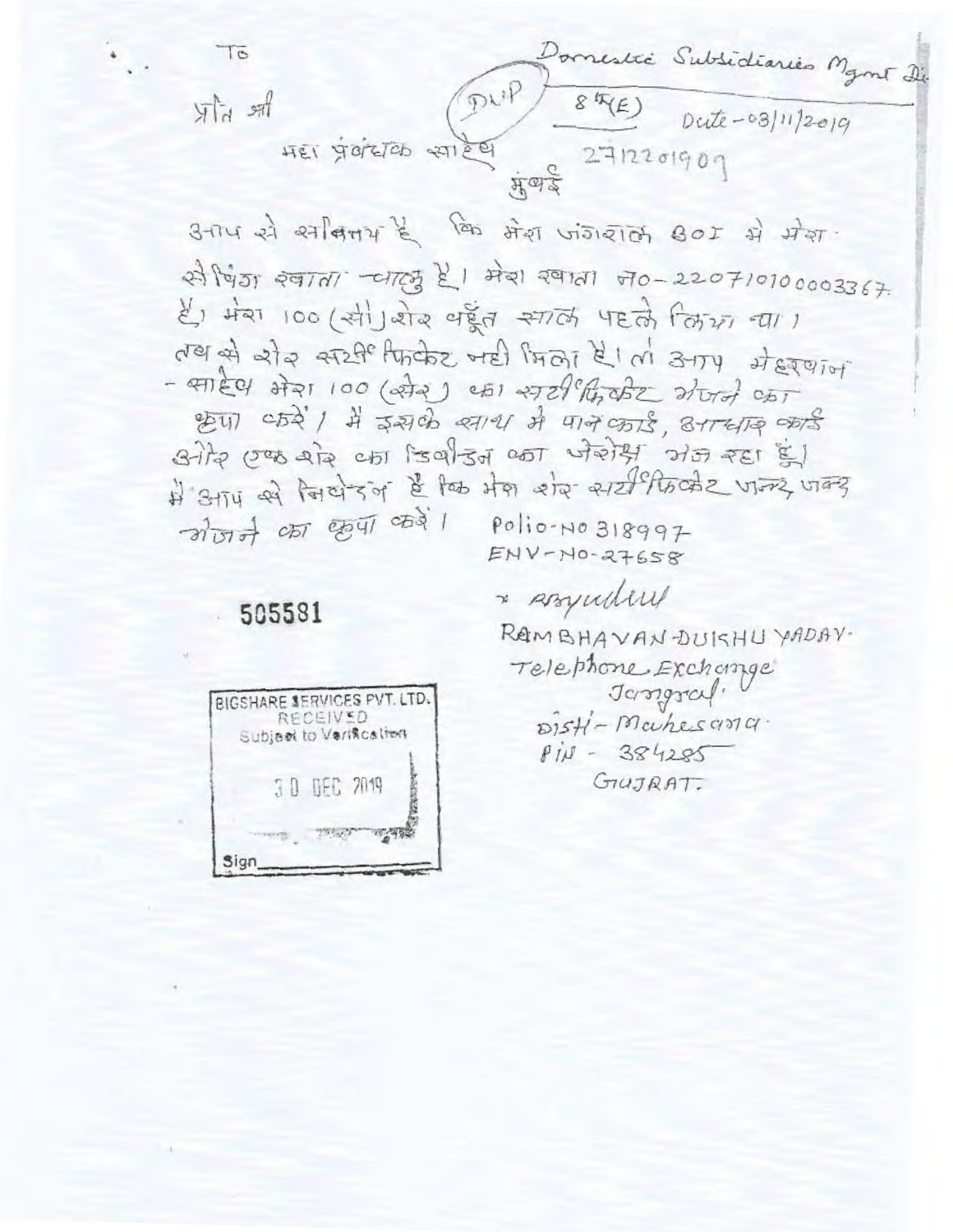...

[External]Duplicate Share Intimations Received On: 20191231

 $X$  DELETE  $\leftarrow$  REPLY  $\leftarrow$  REPLY ALL  $\rightarrow$  FORWARD

Mark as unread



• bssduplicate@bigshareonline.com Tue 31/12/2019 11:39

To: Rajeev Bhatia; Investor Relations Department;

Cc: vijay@bigshareonline.com; jibu@bigshareonline.com; bhagwan@bigshareonline.com; Bssduplicate@Bigshareonline.Com <bssduplicate@bigshareonline.com>;

g 1 attachment **<sup>4</sup>**

505676.pdf

#### Caution: This email originated from a source outside Bank of India.

Dear Sir/Ma'am.

Please be informed that in terms of the provisions of the 8E81(LODR) Regulations. 2015, the Company is required to submit information regarding loss of share certificates and issue of duplicate certificates, to the stock exchange within two days of its getting information. Further, the said intimation has to be filed only through the mode of NEAPS filing for NSE and on listing.bseindia.com for BSE and not via hard copy submission.

Accordingly, we are sharing herewith the receipt of the following request for loss of share certificate of the Company by shareholders, to enable you to comply with the said regulatory requirement within the timelines prescribed.

| Client Name               | Cert.<br>No | Dist. No<br>From | Dist. NO.<br>To. | Folio<br>No. | Quantity | Name                         |
|---------------------------|-------------|------------------|------------------|--------------|----------|------------------------------|
| BANK OF INDIA -<br>EQUITY | 348262      | 523816101        | 523816200 346730 |              | 100      | HARSHALA CHINTAMAN<br>SAPKAL |

Should you have any queries in respect of the aforesaid instruction kindly revert back.

Regards.

Bigshare Services Pvt. Ltd.

Alert:External Mail! Exercise caution while opening URL/attachment.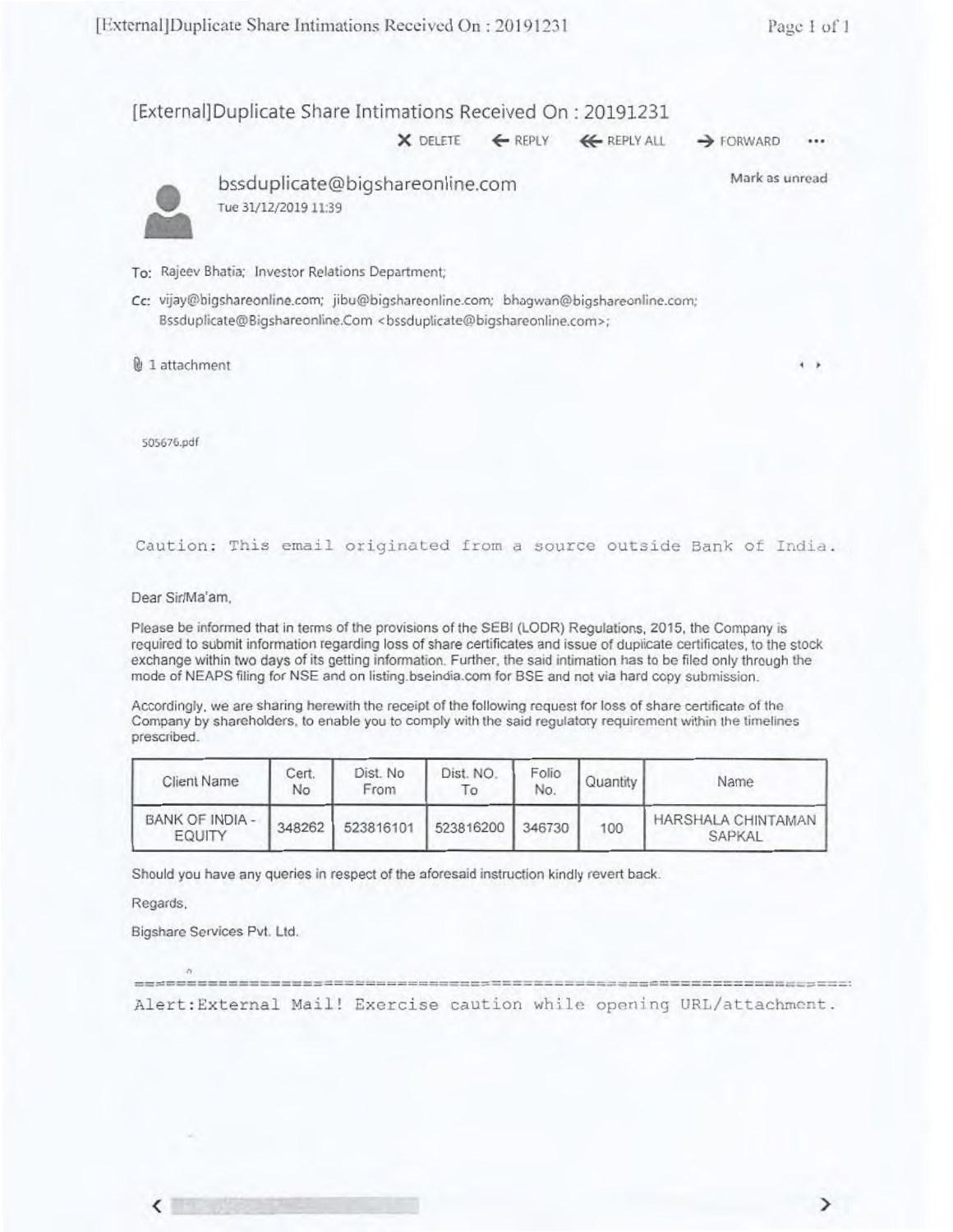To, Date : 18.12.2019 Bigshare Services Pvt Ltd RTA Mumbai.

Subject : Issuing of duplicate share certificate. 505676

I Harshala Sapkal resident of Nagpur purchased shares of Bank of India. I have not received *the* share certificate. Though I have received the dividend warrant of the same. Thus I would like to apply for duplicate share certificate. Kindly guide us about the process and formalities for issue of duplicate share certificate.

Further my husband Mr Chintaman Sapkal also purchased the share and share certificate is missing. He is expired on 20<sup>th</sup> Aug 2015. Please also provide the process for transfer and issue of duplicate certificate in this case also. Details of the folio are as under :

Name : Harshala Chintaman sapkal Folio : 346730 Pan Number: AKWPS5586P

Name : Late .Chintaman Manohar Sapkal Folio : 346733 Pan : AYKPS7167G

Enclosed : 1. Pan Copy

2. Address proof - *Real Agreement*. 11 31 DEC 2019

3. Death Certificate of Mr Chintaman.

Thanking you

Yours Sincerely<br>*MAS. H.C. Saple cull* Harshala Sapkal Nagpur *<u><i><u>podility:</u>* 9822738993</u>

 $p_{\text{old}}$ : Flat  $r_{\text{0}}$ , 301,  $r_{\text{old}}$ Silver Plans, Plot no. Q-*<sup>X</sup>*-*rxii-qat7(e2 "aftitucc* - *4e,CcI0* 

BIGSHARE SERVICES PVT. LTD. RECEIVED Subject to Verification  $t$  ,  $\overline{C}$  ,  $\overline{C}$  ,  $\overline{C}$  ,  $\overline{C}$  ,  $\overline{C}$  $sign$ <sub>----</sub> •.......n••••••••

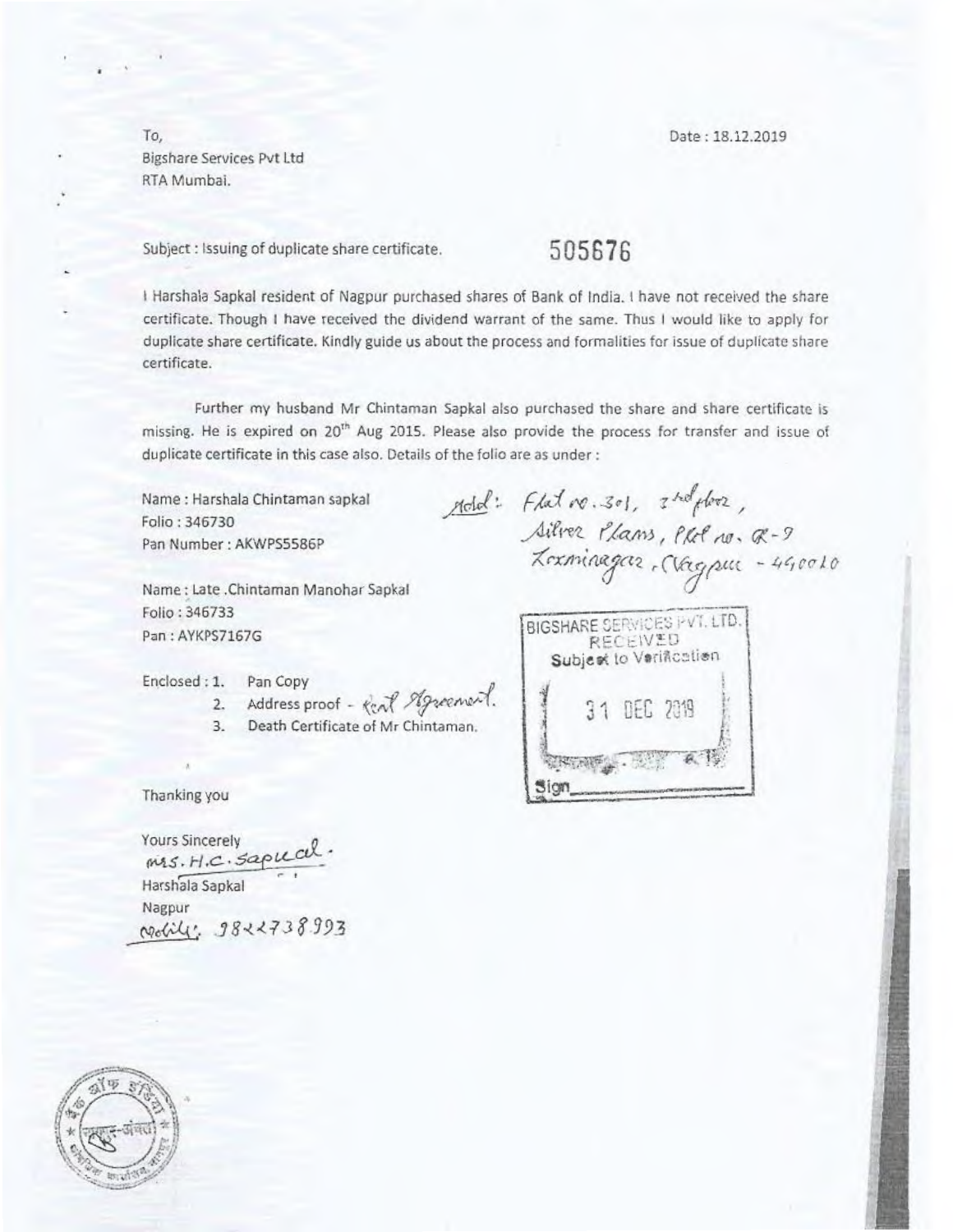[External]Duplicate Share Intimations Received On : 20191231

**X** DELETE ← REPLY ← REPLY ALL → FORWARD •••



• bssduplicate@bigshareonline.com Tue 31/12/2019 15:32

Mark as unread

- To: Rajeev Bhatia; Investor Relations Department;
- Cc: vijay@bigshareonline.com; jibu@bigshareonline.com; bhagwan@bigshareonline.com; Bssduplicate@Bigshareonline.Com <br/>bssduplicate@bigshareonline.com>;
- $\mathbf{\hat{\theta}}$  1 attachment **4 )**  $\mathbf{\hat{\theta}}$

505676.pdf

#### Caution: This email originated from a source outside Bank of India.

Dear Sir/Ma'am,

Please be informed that in terms of the provisions of the SEBI (LODR) Regulations. 2015, the Company is required to submit information regarding loss of share certificates and issue of duplicate certificates, to the stock exchange within two days of its getting information. Further, the said intimation has to be filed only through the mode of NEAPS filing for NSE and on listing.bseindia.com for BSE and not via hard copy submission.

Accordingly, we are sharing herewith the receipt of the following request for loss of share certificate of the Company by shareholders, to enable you to comply with the said regulatory requirement within the timelines prescribed.

| Client Name                      | Cert.<br>No | Dist. No<br>From | Dist. NO<br>To | Folio<br>No. | Quantity | Name                        |
|----------------------------------|-------------|------------------|----------------|--------------|----------|-----------------------------|
| BANK OF INDIA -<br><b>EQUITY</b> | 348265      | 523816401        | 523816500      | 346733       | 100      | CHINTAMAN MANOHAR<br>SAPKAL |

Should you have any queries in respect of the aforesaid instruction kindly revert back.

Regards,

 $\left\langle \right\rangle$ 

Bigshare Services Pvt. Ltd.

AlerL:External Mail! Exercise caution while opening URIdattachment.